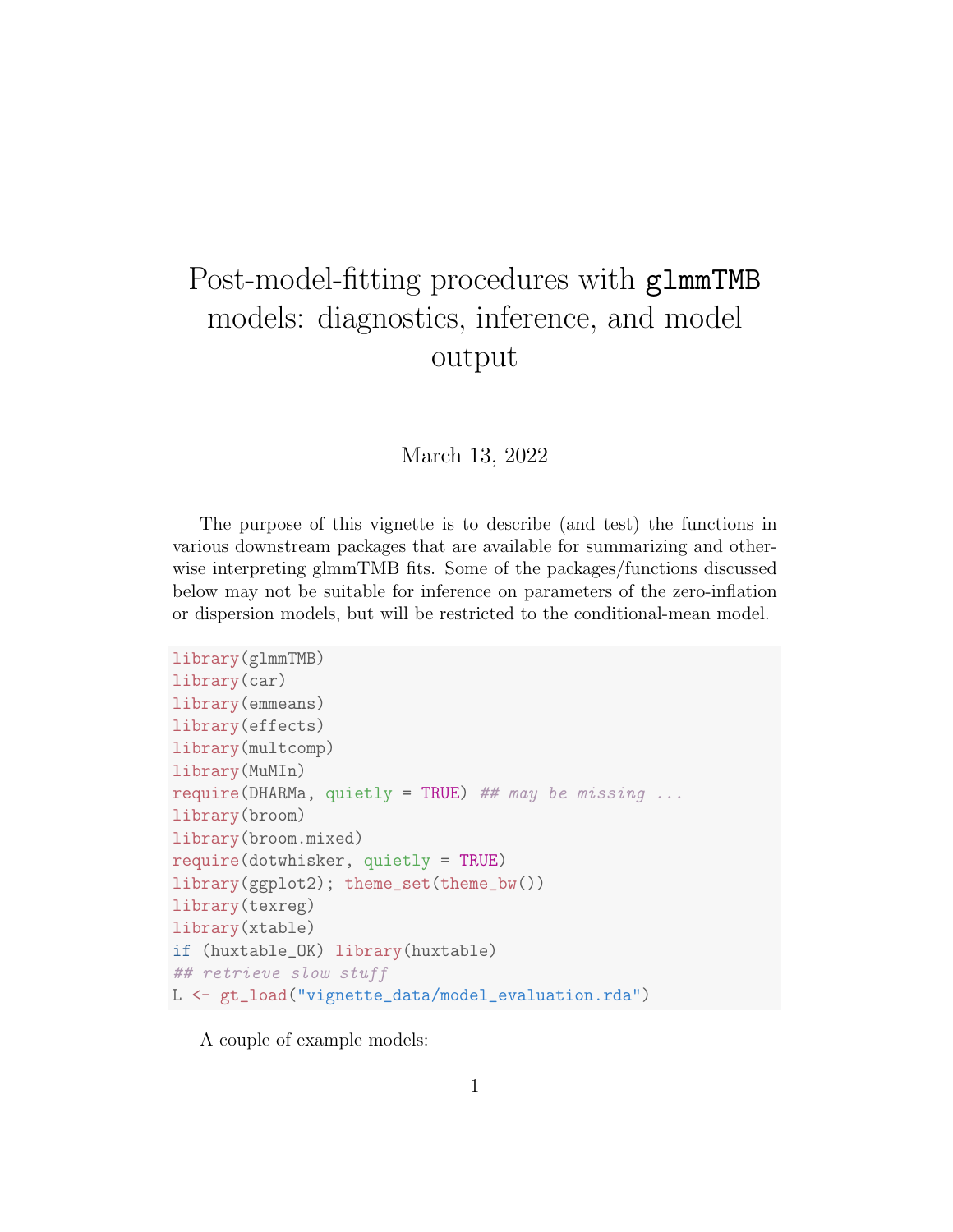```
owls_nb1 <- glmmTMB(SiblingNegotiation ~ FoodTreatment*SexParent +
                        (1|Nest)+offset(log(BroodSize)),
                    contrasts=list(FoodTreatment="contr.sum",
                                   SexParent="contr.sum"),
                    family = nbinom1,
                    zi = -1, data=Owls)
```

```
data("cbpp",package="lme4")
cbpp_b1 <- glmmTMB(incidence/size~period+(1|herd),
                   weights=size,family=binomial,
                   data=cbpp)
## simulated three-term Beta example
set.seed(1001)
dd <- data.frame(z=rbeta(1000,shape1=2,shape2=3),
                 a=rnorm(1000),b=rnorm(1000),c=rnorm(1000))
simex_b1 <- glmmTMB(z<sup>-</sup>a*b*c,family=beta_family,data=dd)
```
## 1 model checking and diagnostics

### 1.1 DHARMa

The DHARMa package provides diagnostics for hierarchical models. After running

owls\_nb1\_simres <- simulateResiduals(owls\_nb1)

you can plot the results:

plot(owls\_nb1\_simres)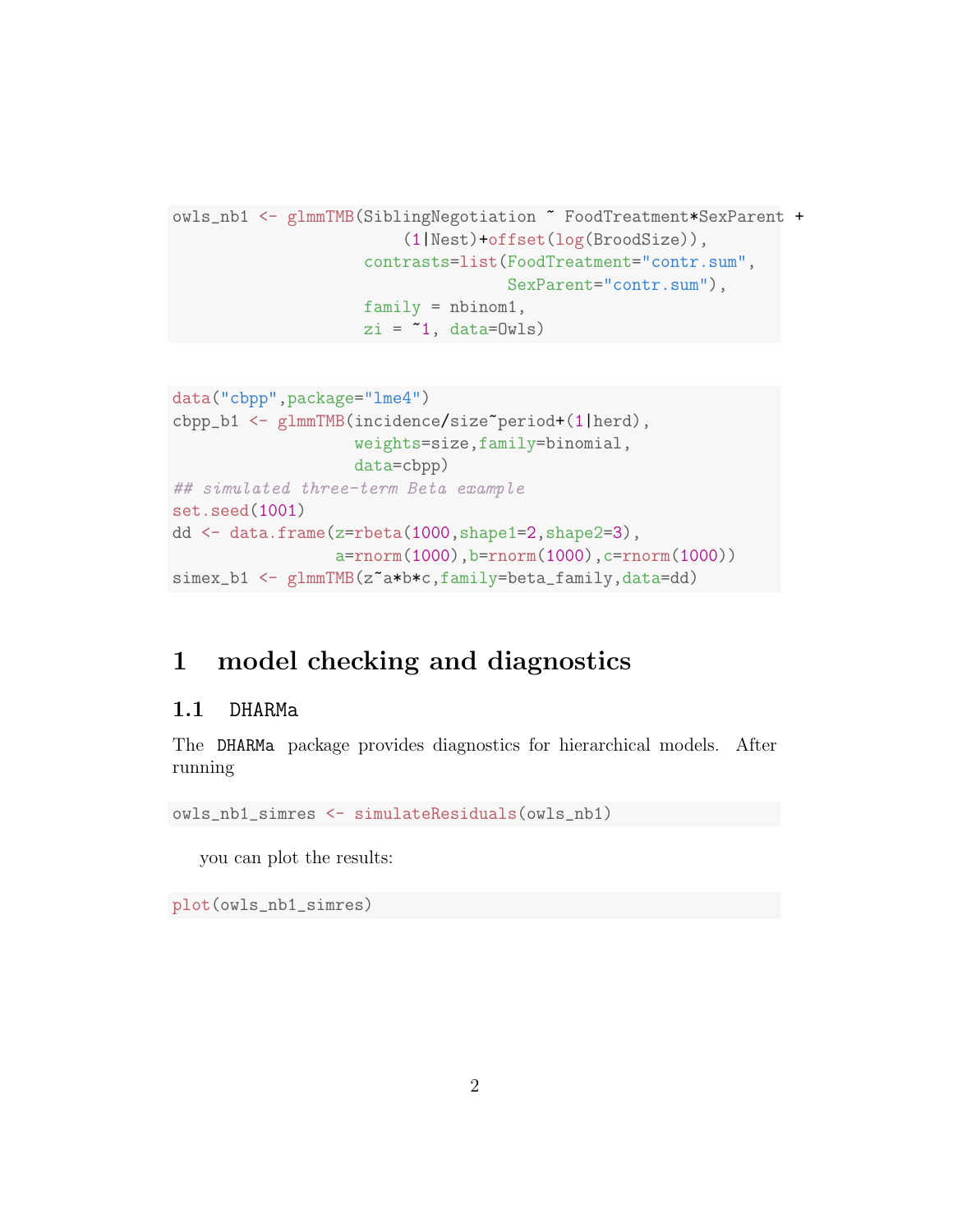

DHARMa provides lots of other methods based on the simulated residuals: see vignette("DHARMa", package="DHARMa")

### 1.1.1 issues

 DHARMa will only work for models using families for which a simulate method has been implemented (in TMB , and appropriately reflected in glmmTMB )

## 2 Inference

### 2.1 car::Anova

We can use  $car::Anova()$  to get traditional ANOVA-style tables from glmmTMB fits. A few limitations/reminders:

- these tables use Wald  $\chi^2$  statistics for comparisons (neither likelihood ratio tests nor  $F$  tests)
- they apply to the fixed effects of the conditional component of the model only (other components *might* work, but haven't been tested at all)
- as always, if you want to do type 3 tests, you should probably set sum-to-zero contrasts on factors and center numerical covariates (see contrasts argument above)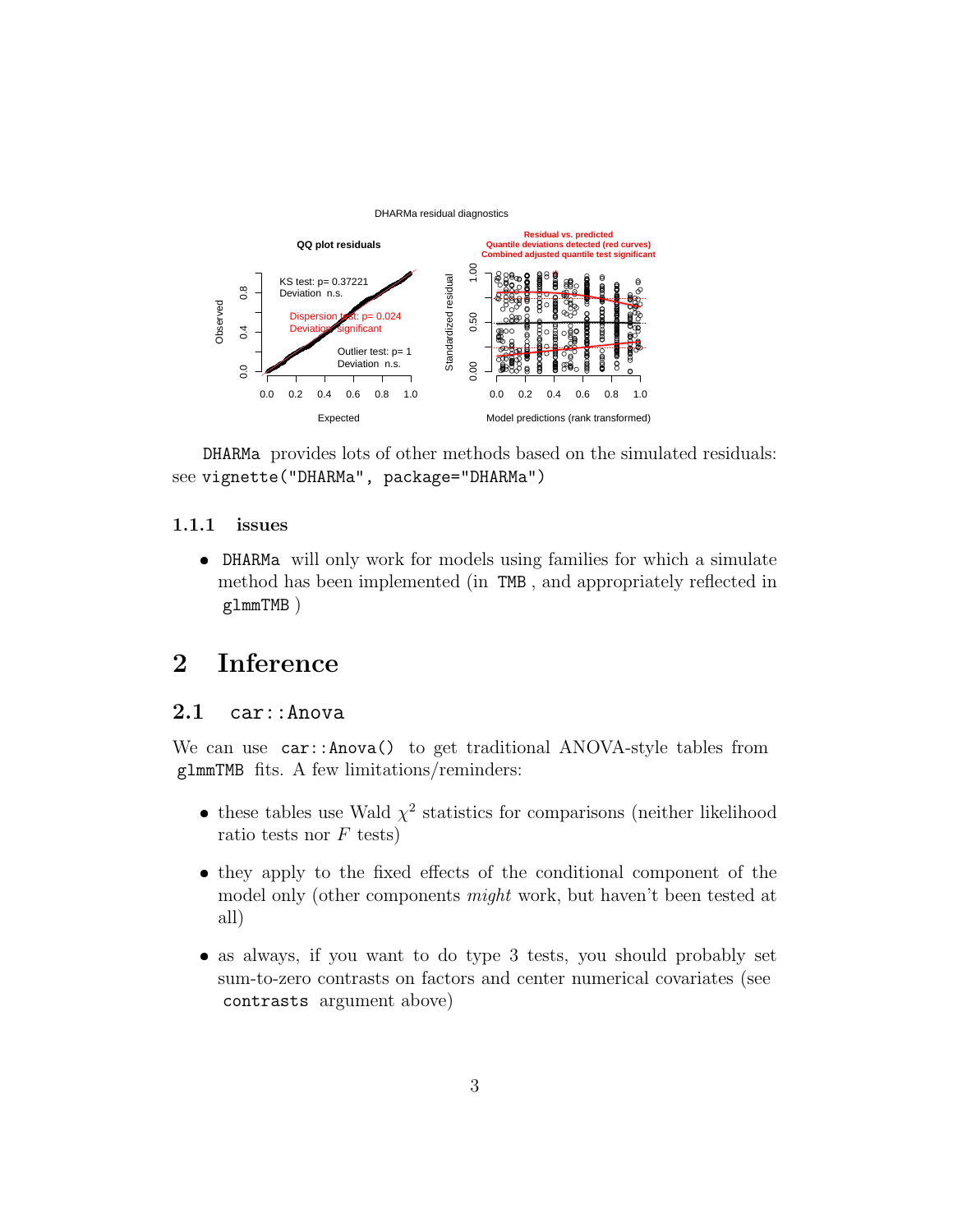```
if (requireNamespace("car") && getRversion() >= "3.6.0") {
    Anova(owls_nb1) ## default type II
    Anova(owls_nb1,type="III")
}
```

| Chisq | Df | $Pr(\geq Chisq)$ |
|-------|----|------------------|
| 21.4  | ı  | 3.66e-06         |
| 46.1  | 1  | $1.1e-11$        |
| 0.512 | 1  | 0.474            |
| 2.29  |    | 0.13             |

## 2.2 effects

```
effects_ok <- (requireNamespace("effects") && getRversion() >= "3.6.0")
if (effects_ok) {
    (ae <- allEffects(owls_nb1))
    plot(ae)
}
## Warning in Effect.glmmTMB(predictors, mod, vcov. = vcov., ...):
overriding variance function for effects: computed variances may
be incorrect
```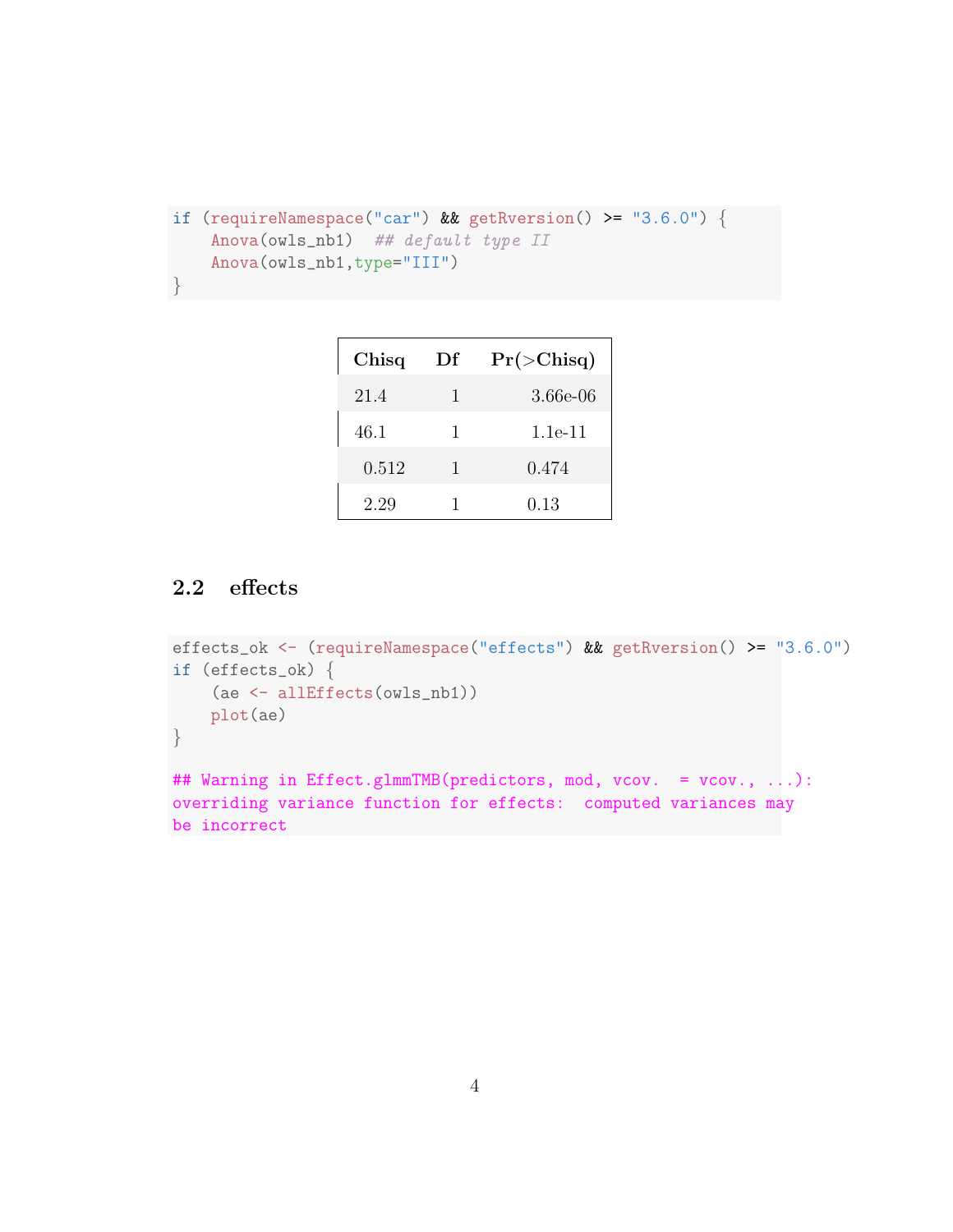

(the error can probably be ignored)

```
if (effects_ok) {
  plot(allEffects(simex_b1))
}
```
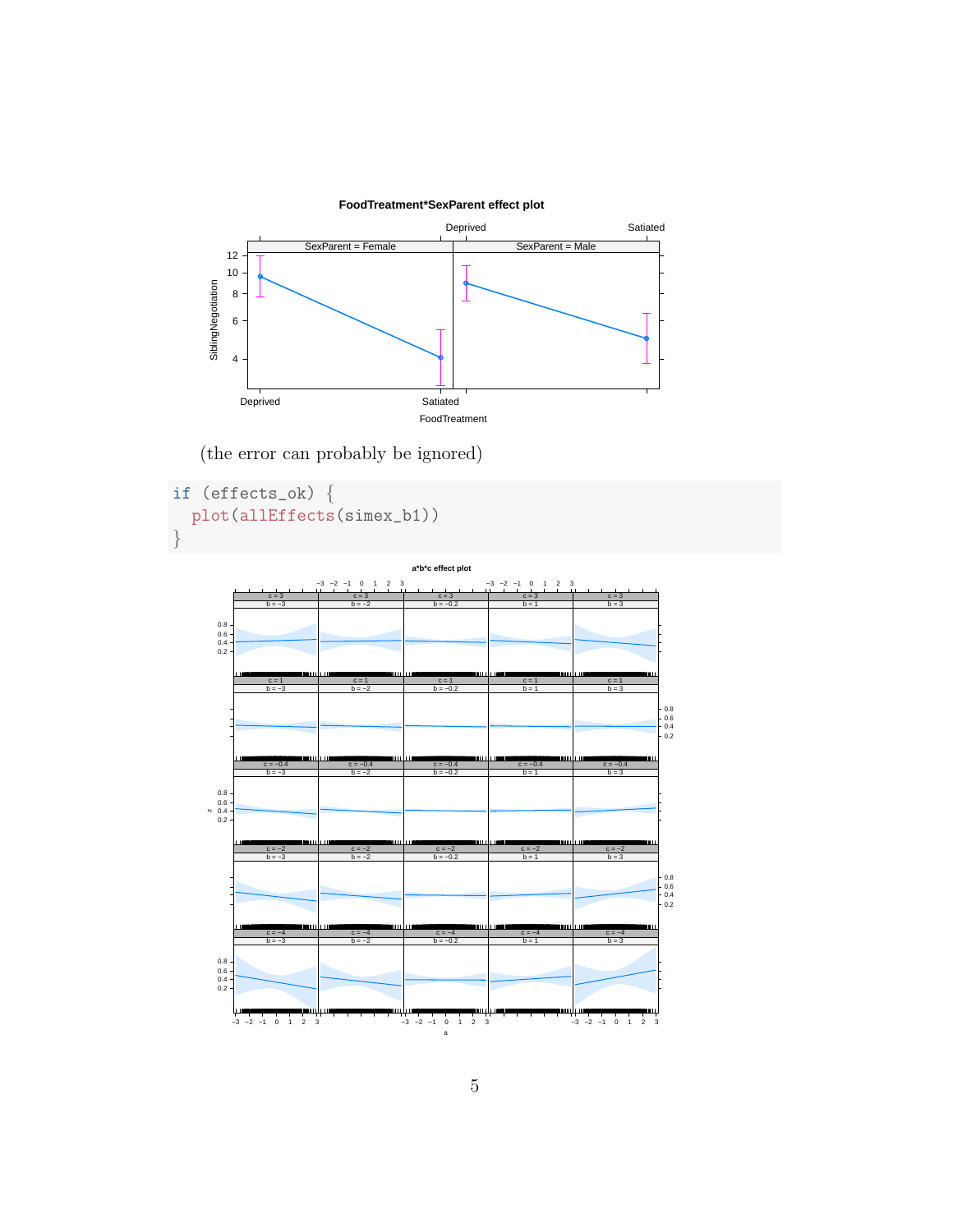### 2.3 emmeans

```
emmeans(owls_nb1, poly ~ FoodTreatment | SexParent)
## $emmeans
## SexParent = Female:
## FoodTreatment emmean SE df lower.CL upper.CL
## Deprived 2.30 0.1104 592 2.09 2.52
## Satiated 1.44 0.1493 592 1.15 1.74
##
## SexParent = Male:
## FoodTreatment emmean SE df lower.CL upper.CL
## Deprived 2.23 0.0964 592 2.04 2.42
## Satiated 1.65 0.1357 592 1.38 1.91
##
## Results are given on the log (not the response) scale.
## Confidence level used: 0.95
##
## $contrasts
## SexParent = Female:
## contrast estimate SE df t.ratio p.value
## linear -0.859 0.149 592 -5.776 <.0001
##
## SexParent = Male:
## contrast estimate SE df t.ratio p.value
## linear -0.586 0.129 592 -4.531 <.0001
##
## Results are given on the log (not the response) scale.
```
### 2.4 drop1

stats::drop1 is a built-in R function that refits the model with various terms dropped. In its default mode it respects marginality (i.e., it will only drop the top-level interactions, not the main effects):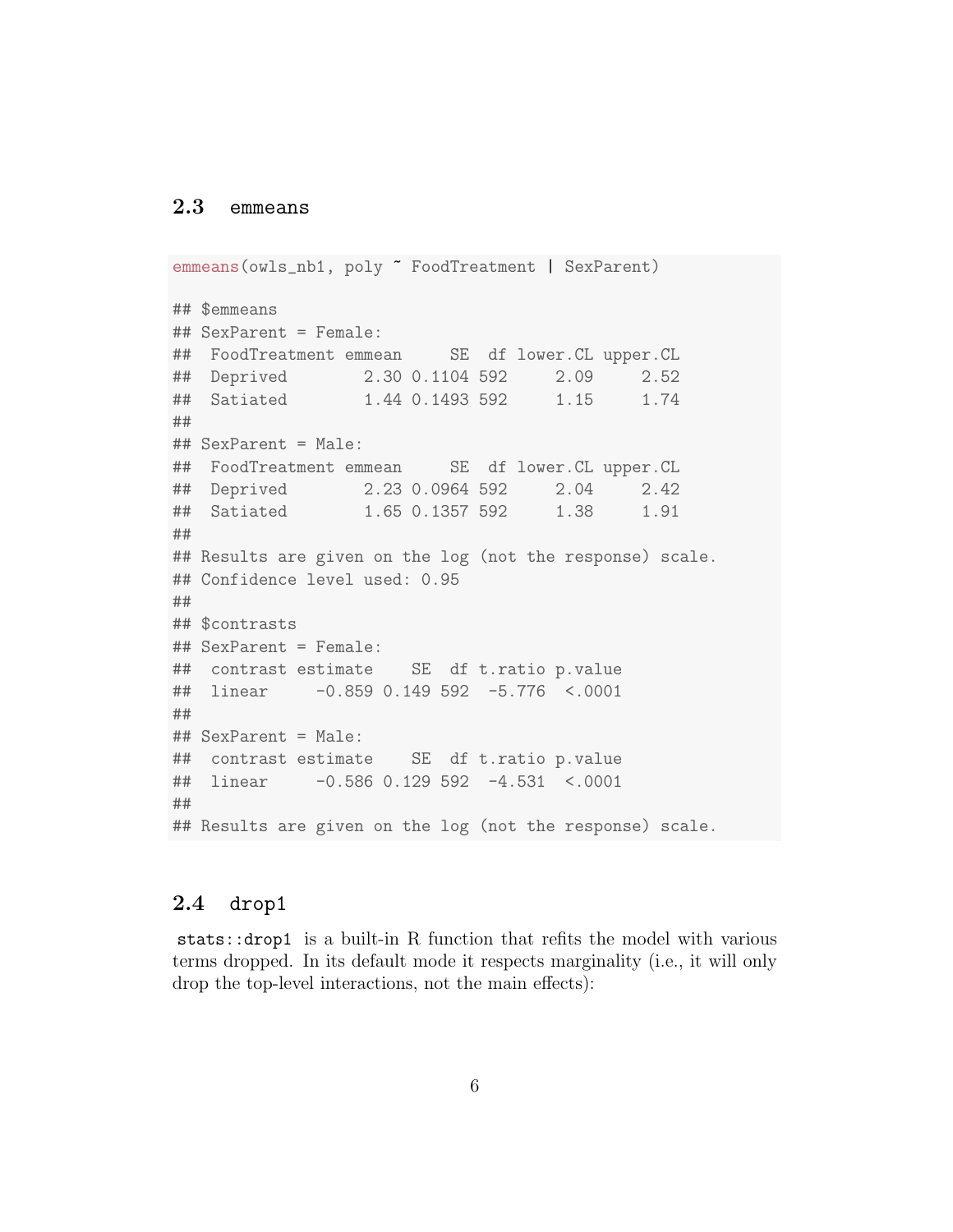```
system.time(owls_nb1_d1 <- drop1(owls_nb1,test="Chisq"))
## user system elapsed
## 1.054 0.002 1.056
print(owls_nb1_d1)
## Single term deletions
##
## Model:
## SiblingNegotiation ~ FoodTreatment * SexParent + (1 | Nest) +
## offset(log(BroodSize))
## Df AIC LRT Pr(>Chi)
## <none> 3383.6
## FoodTreatment:SexParent 1 3383.9 2.2766 0.1313
```
In principle, using  $\text{scope} = . \text{ } ^{\sim}$  . - (1|Nest) should work to execute a "type-3-like" series of tests, dropping the main effects one at a time while leaving the interaction in (we have to use  $-$  (1|Nest) to exclude the random effects because drop1 can't handle them). However, due to the way that R handles formulas, dropping main effects from an interaction of \*factors\* has no effect on the overall model. (It would work if we were testing the interaction of continuous variables.)

### 2.4.1 issues

The mixed package implements a true "type-3-like" parameter-dropping mechanism for [g]lmer models. Something like that could in principle be applied here.

### 2.5 Model selection and averaging with MuMIn

We can run MuMIn::dredge(owls\_nb1) on the model to fit all possible submodels. Since this takes a little while (45 seconds or so), we've instead loaded some previously computed results: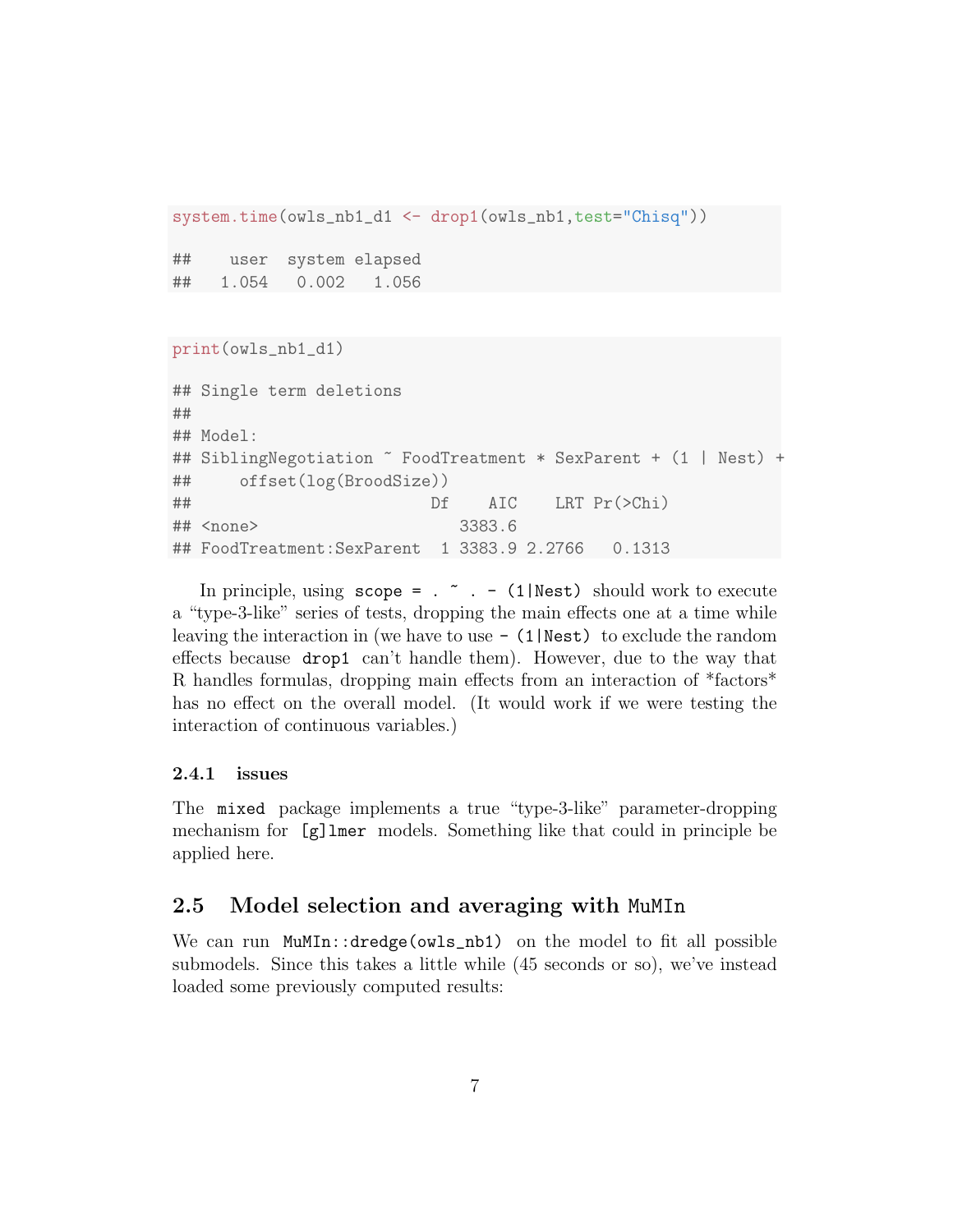```
print(owls_nb1_dredge)
## Global model call: glmmTMB(formula = SiblingNegotiation ~ FoodTreatment * SexPa
## (1 | Nest) + offset(log(BroodSize)), data = Owls, family = nbinom1,
## ziformula = ~1, contrasts = list(FoodTreatment = "contr.sum",
## SexParent = "contr.sum"), na.action = na.fail, dispformula = ~1)
## ---
## Model selection table
## cnd((Int)) zi((Int)) dsp((Int)) cnd(FdT) cnd(SxP) cnd(FdT:SxP)
## 10 0.4284 -2.094 + +
## 16 0.4275 -2.055 + + + +
## 12 0.4257 -2.100 + + +
## 2 1.8290 -1.990 + +
## 8 1.8280 -1.955 + + + +
## 4 1.8260 -1.996 + + +
## 9 0.6295 -1.373 +
## 1 2.0980 -1.232 +
## 11 0.6220 -1.381 + +
## 3 2.0920 -1.236 + +
## cnd(off(log(BrS))) df logLik AICc delta weight
## 10 + 5 -1685.978 3382.1 0.00 0.525
## 16 + 7 -1684.819 3383.8 1.77 0.217
## 12 + 6 -1685.957 3384.1 2.00 0.193
## 2 5 -1688.628 3387.4 5.30 0.037
## 8 7 -1687.556 3389.3 7.24 0.014
## 4 6 -1688.610 3389.4 7.30 0.014
## 9 + 4 -1708.573 3425.2 43.15 0.000
## 1 4 -1708.672 3425.4 43.35 0.000
## 11 + 5 -1708.420 3426.9 44.88 0.000
## 3 5 -1708.509 3427.1 45.06 0.000
## Models ranked by AICc(x)
## Random terms (all models):
## 'cond(1 | Nest)'
```

```
op <- par(mar=c(2,5,14,3))
plot(owls_nb1_dredge)
```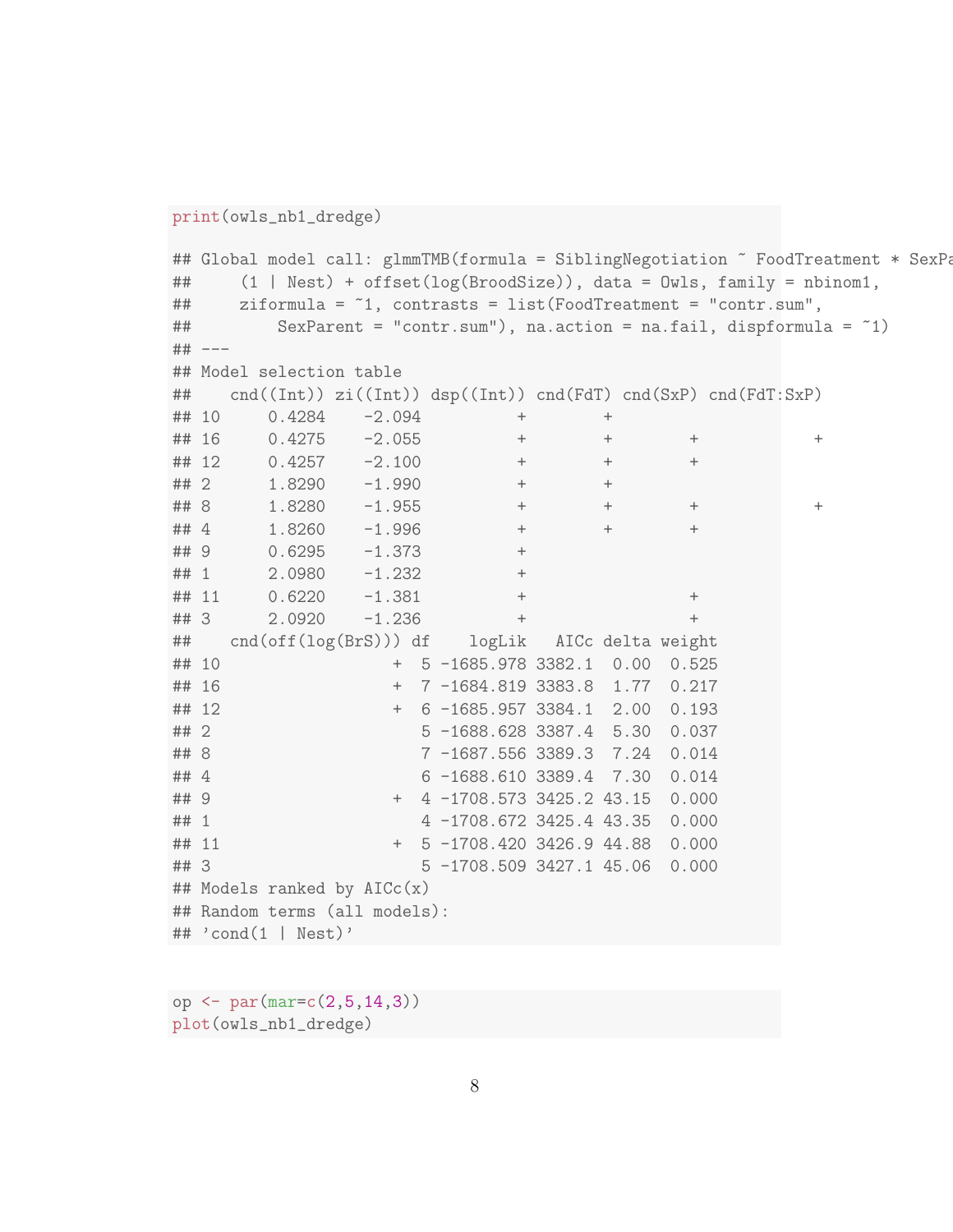



```
Model averaging:
```

```
model.avg(owls_nb1_dredge)
##
## Call:
## model.avg(object = owls_nb1_dredge)
##
## Component models:
## '14' '1234' '124' '1' '123' '12' '4' '(Null)'
## '24' '2'
##
## Coefficients:
```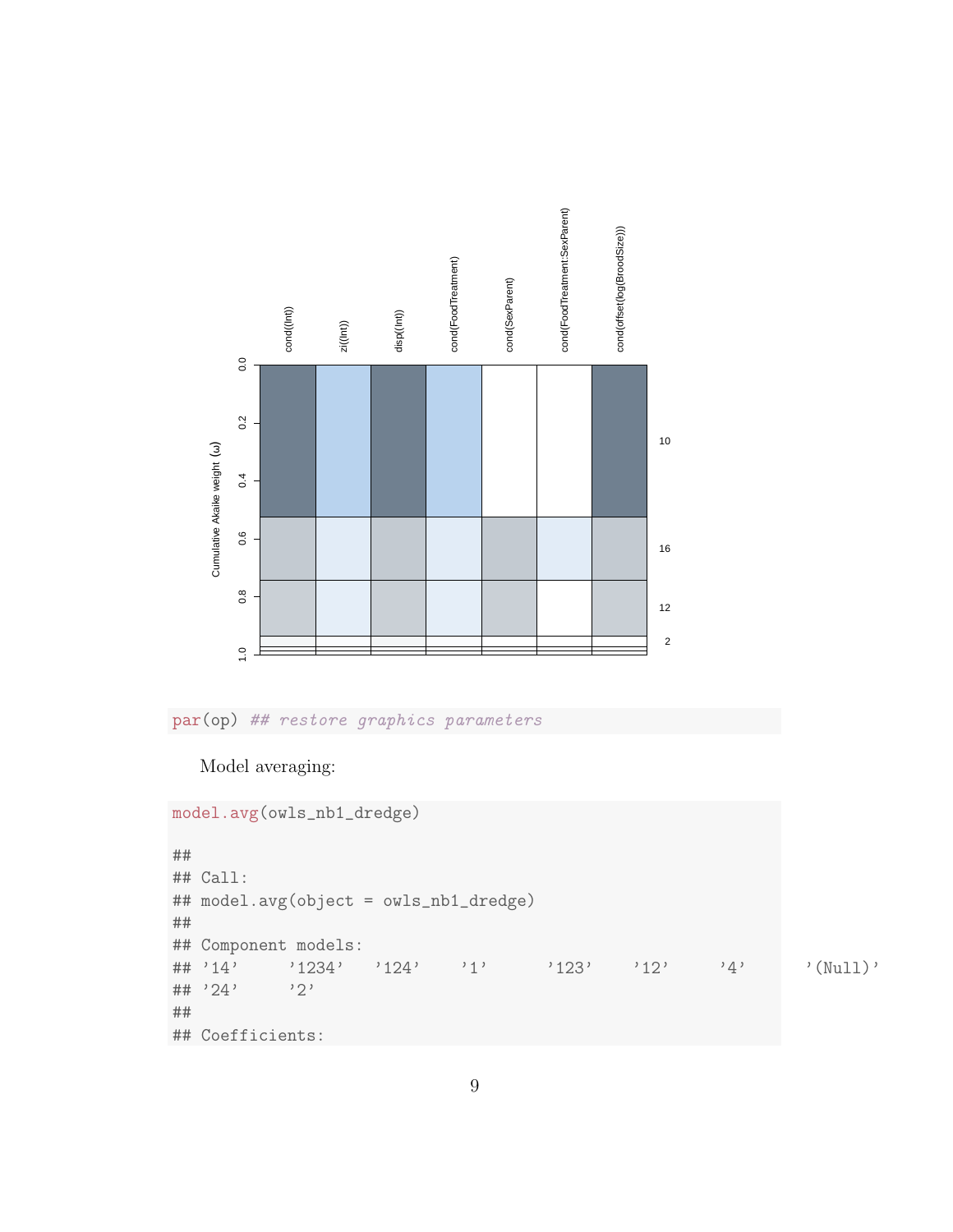```
## cond((Int)) cond(FoodTreatment1) zi((Int)) cond(SexParent1)
## full 0.5183099 0.353877 -2.079432 -0.009556203
## subset 0.5183099 0.353877 -2.079432 -0.021827791
## cond(FoodTreatment1:SexParent1)
## full 0.01569108
## subset 0.06797533
```
### 2.5.1 issues

 may not work for Beta models because the family component ("beta") is not identical to the name of the family function ( beta\_family() )? (Kamil Barton, pers. comm.)

### 2.6 multcomp for multiple comparisons and post hoc tests

```
g1 \leftarrow g1ht(cbpp_b1, linfct = mcp(period = "Tukey"))
summary(g1)
##
## Simultaneous Tests for General Linear Hypotheses
##
## Multiple Comparisons of Means: Tukey Contrasts
##
##
## Fit: glmmTMB(formula = incidence/size ~ period + (1 | herd), data = cbpp,
## family = binomial, weights = size, ziformula = 0, dispformula = 1)
##
## Linear Hypotheses:
## Estimate Std. Error z value Pr(>|z|)
## 2 - 1 == 0 -0.9923 0.3066 -3.236 0.00638 **
## 3 - 1 == 0 -1.1287 0.3266 -3.455 0.00283**
## 4 - 1 == 0 -1.5803 0.4274 -3.697 0.00111 **\# 3 - 2 = 0 -0.1363 0.3807 -0.358 0.98368
\# 4 - 2 = 0 -0.5880 0.4703 -1.250 0.58569
\# \# \# \leftarrow 3 = \# 0.4516 0.4843 -0.933 0.78117
```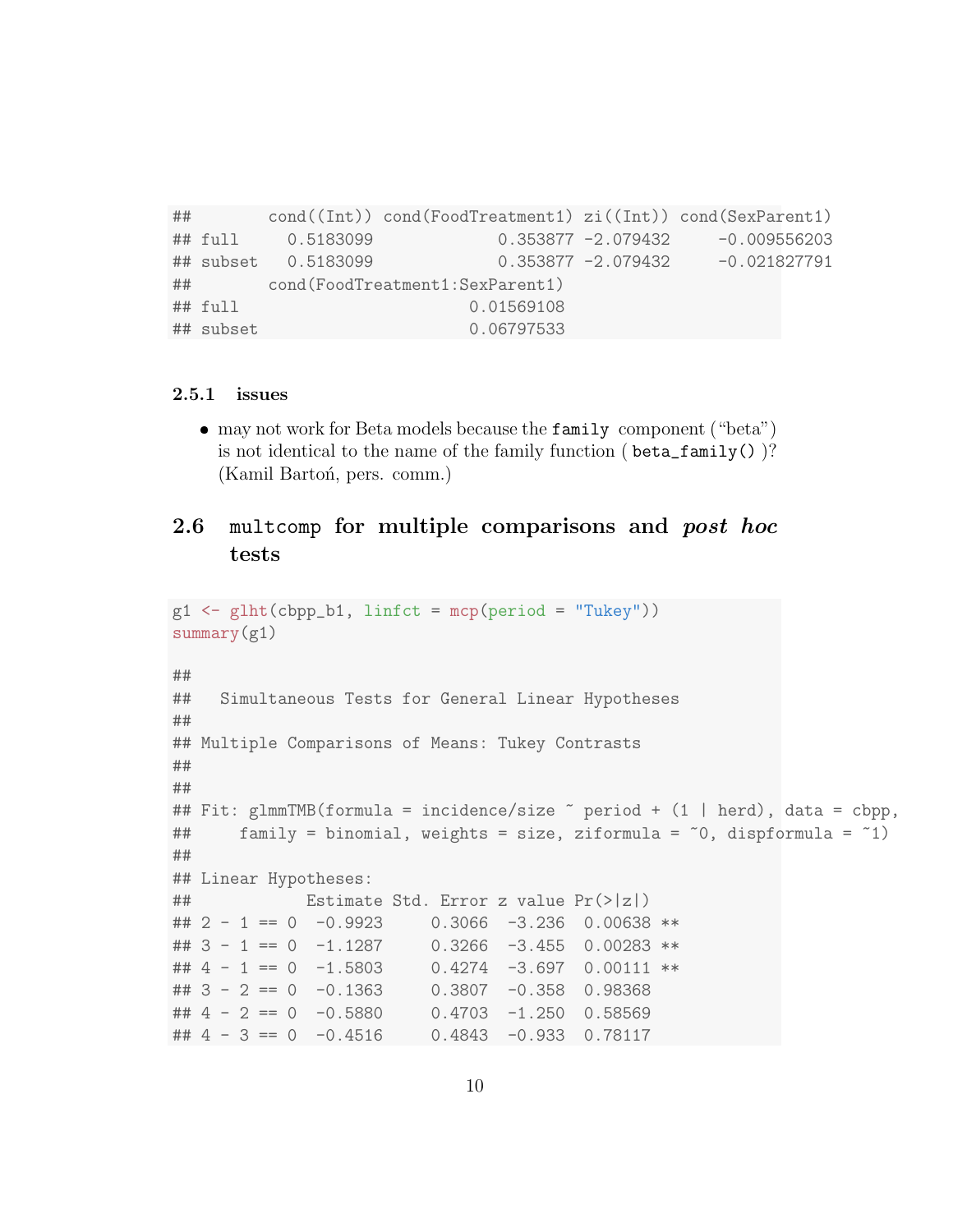```
## ---
## Signif. codes: 0 '***' 0.001 '**' 0.01 '*' 0.05 '.' 0.1 ' ' 1
## (Adjusted p values reported -- single-step method)
```
## 3 Extracting coefficients, coefficient plots and tables

### 3.1 broom and friends

The broom and broom.mixed packages are designed to extract information from a broad range of models in a convenient (tidy) format; the dotwhisker package builds on this platform to draw elegant coefficient plots.

```
if (requireNamespace("broom.mixed") && requireNamespace("dotwhisker")) {
 t1 <- broom.mixed::tidy(owls_nb1, conf.int = TRUE)
 t1 <- transform(t1,term=sprintf("%s.%s", component, term))
  if (packageVersion("dotwhisker")>"0.4.1") {
    dw \leftarrow dwplot(t1)} else {
    owls_nb1$coefficients <- TRUE ## hack!
    dw <- dwplot(owls_nb1,by_2sd=FALSE)
  }
 print(dw+geom_vline(xintercept=0,lty=2))
}
```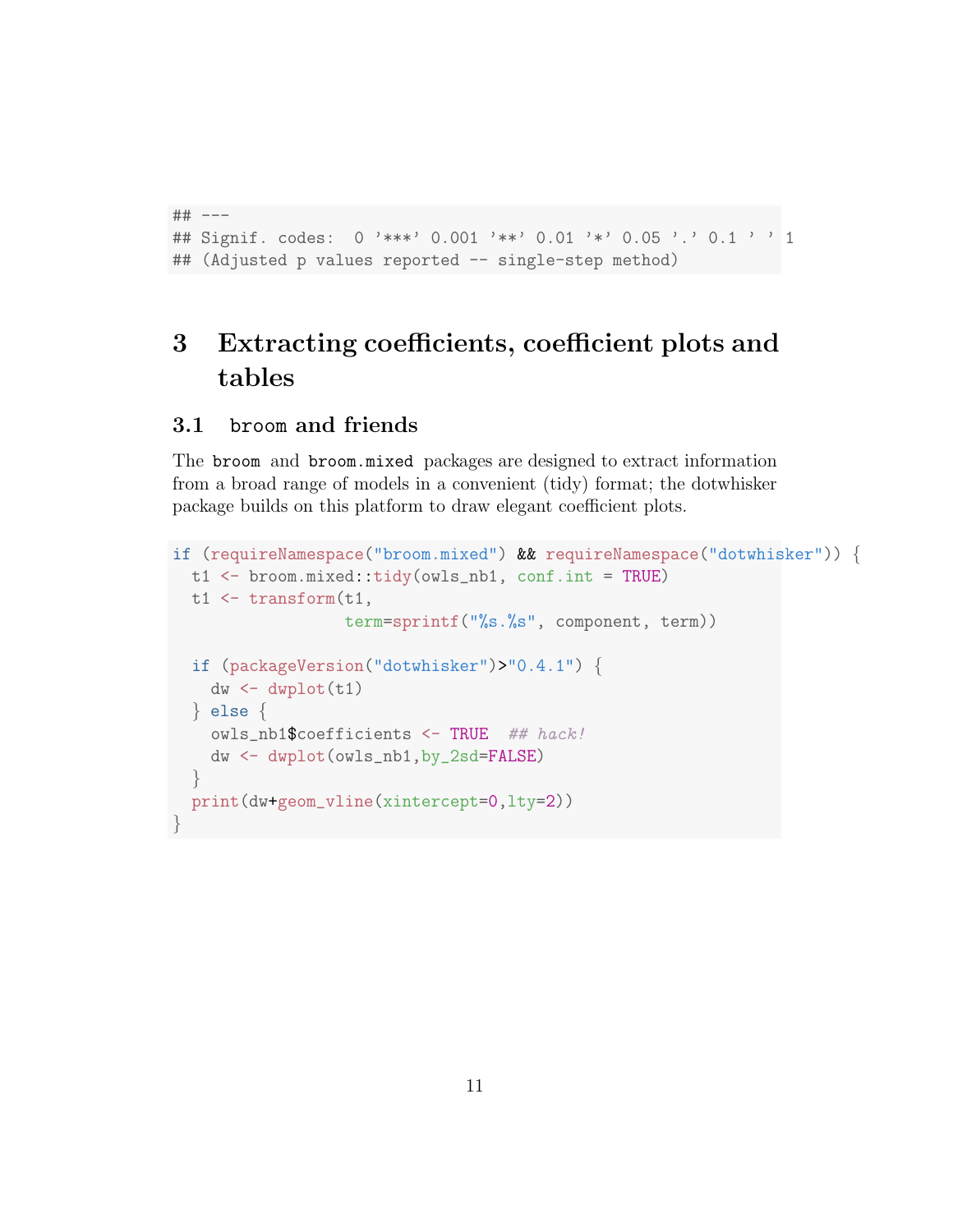

### 3.1.1 issues

(these are more general dwplot issues)

- $\bullet$  use black rather than  $color(1)$  when there's only a single model, i.e. only add aes(colour=model) conditionally? - draw points even if std err / confint are NA (draw geom\_point() as well as geom\_pointrange() ? need to apply all aesthetics, dodging, etc. to both ...)
- for glmmTMB models, allow labeling by component? or should this be done by manipulating the tidied frame first? (i.e.: tidy(.) \%>\% tidyr::unite(term,c(cc

### 3.2 coefficient tables with xtable

The xtable package can output data frames as L<sup>AT</sup>FX tables; this isn't quite as elegant as stargazer etc., but is not a bad start. I've sprinkled lots of hard line-breaks, spaces, and newlines in below: someone who was better at TEX could certainly do a better job. ( xtable can also produce HTML output.)

```
ss <- summary(owls_nb1)
## print table; add space,
pxt \leq function(x,title) {
 cat(sprintf("{\n\n\\textbf{%s}\n\\ \\\\\\vspace{2pt}\\ \\\\\n",title))
```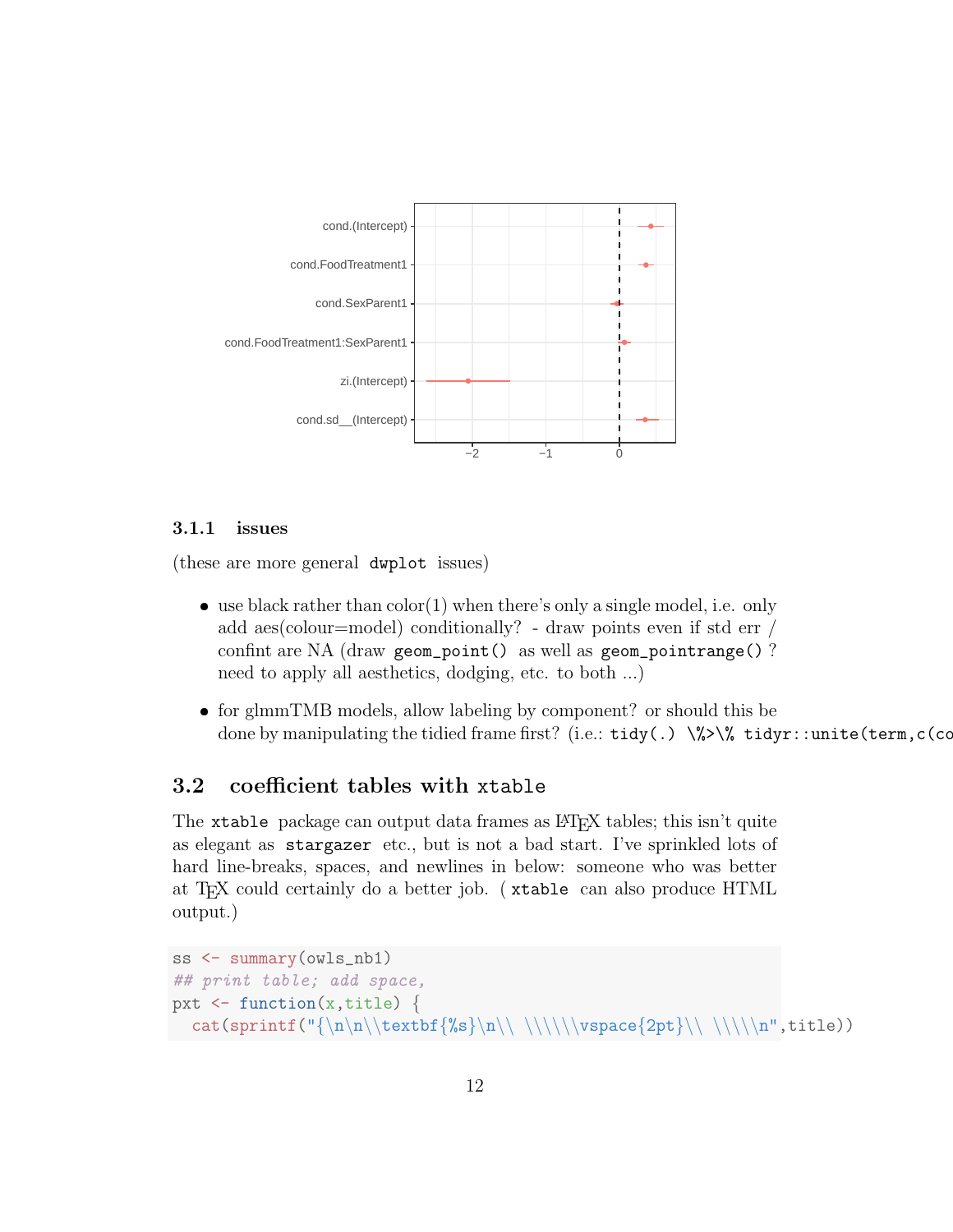```
print(xtable(x), floating=False); cat("n\n')cat("\\\\\\\vspace{5pt}\\\\\\n")
```

```
pxt(lme4::formatVC(ss$varcor$cond),"random effects variances")
pxt(coef(ss)$cond,"conditional fixed effects")
pxt(coef(ss)$zi,"conditional zero-inflation effects")
```
### random effects variances

}

| Groups Name |                       | Std.Dev. |
|-------------|-----------------------|----------|
| Nest        | $(Intercept)$ 0.35019 |          |

### conditional fixed effects

|                           |         | Estimate Std. Error z value $Pr(> z )$ |         |      |
|---------------------------|---------|----------------------------------------|---------|------|
| (Intercept)               | 0.43    | 0.09                                   | 4.63    | 0.00 |
| FoodTreatment1            | 0.36    | 0.05                                   | 6.79    | 0.00 |
| SexParent1                | $-0.03$ | 0.05                                   | $-0.72$ | 0.47 |
| FoodTreatment1:SexParent1 | 0.07    | (1.05)                                 | 1.51    | 0.13 |

### conditional zero-inflation effects

|             |         | Estimate Std. Error z value $Pr(> z )$ |              |      |
|-------------|---------|----------------------------------------|--------------|------|
| (Intercept) | $-2.06$ |                                        | $0.29 -7.03$ | 0.00 |

### 3.3 coefficient tables with texreg

For now, to avoid needing to import the texreg package, we are providing the required extract.glmmTMB in a separate R file that you can import with source(), as follows: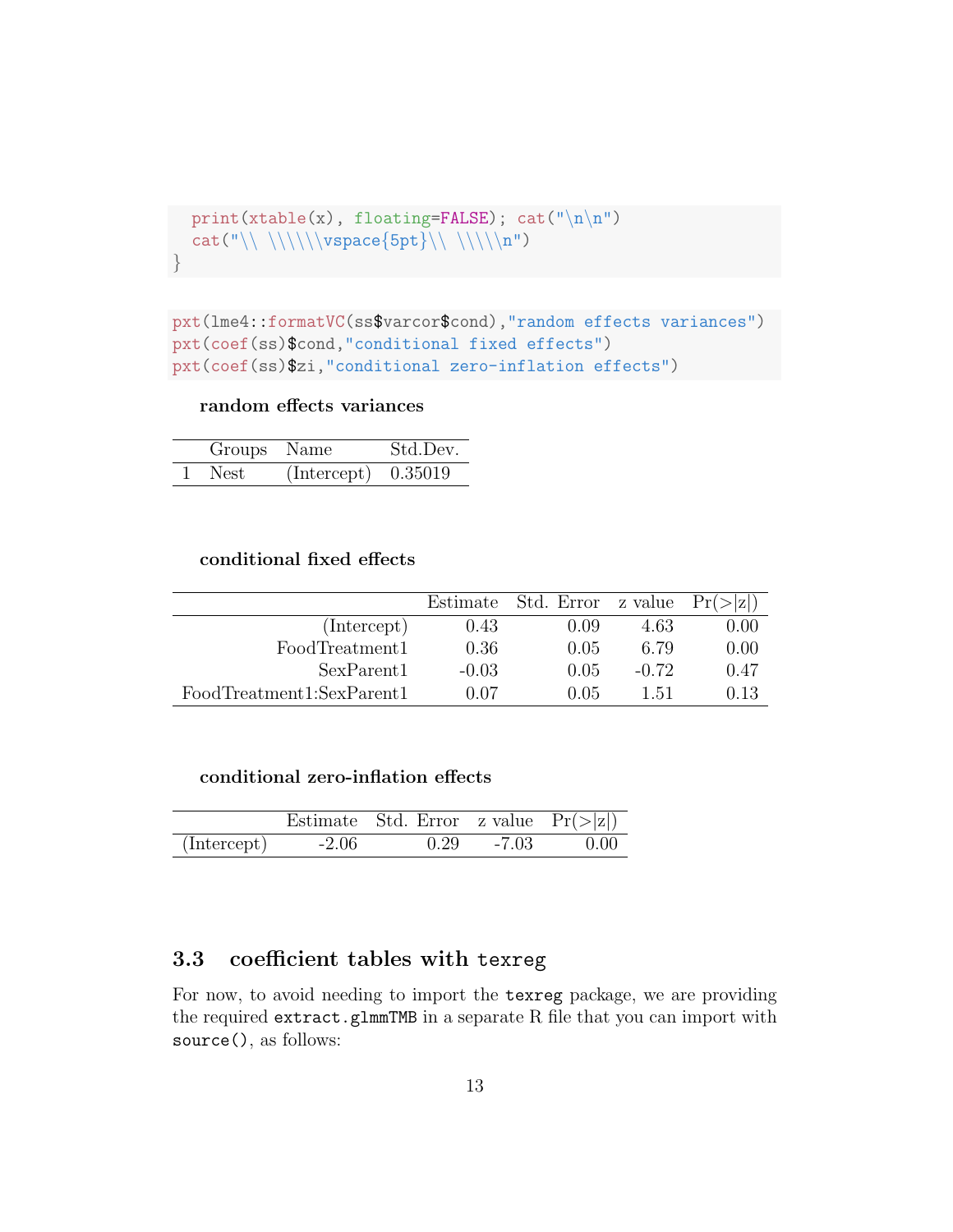<span id="page-13-0"></span>

| Model 1    |
|------------|
| $0.43***$  |
| (0.09)     |
| $0.36***$  |
| (0.05)     |
| $-0.03$    |
| (0.05)     |
| 0.07       |
| (0.05)     |
| $-2.06***$ |
| (0.29)     |
|            |

∗∗∗p < 0.001; ∗∗p < 0.01; <sup>∗</sup>p < 0.05

Table 1: Owls model

source(system.file("other\_methods","extract.R",package="glmmTMB")) texreg(owls\_nb1,caption="Owls model", label="tab:owls")

See output in Table [1.](#page-13-0)

### 3.4 coefficient tables with huxtable

The huxtable package allows output in either LAT<sub>E</sub>X or HTML: this example is tuned for LAT<sub>EX</sub>.

```
if (!huxtable_OK) {
 cat("Sorry, huxtable+LaTeX is unreliable on this platform; skipping\n")
} else {
 cc <- c("intercept (mean)"="(Intercept)",
          "food treatment (starvation)"="FoodTreatment1",
          "parental sex (M)"="SexParent1",
          "food $\\times$ sex"="FoodTreatment1:SexParent1")
 h0 <- huxreg(" " = owls_nb1, # give model blank name so we don't get '(1)'
               tidy_args = list(effects="fixed"),
               coeffs = cc,error_pos = "right",
```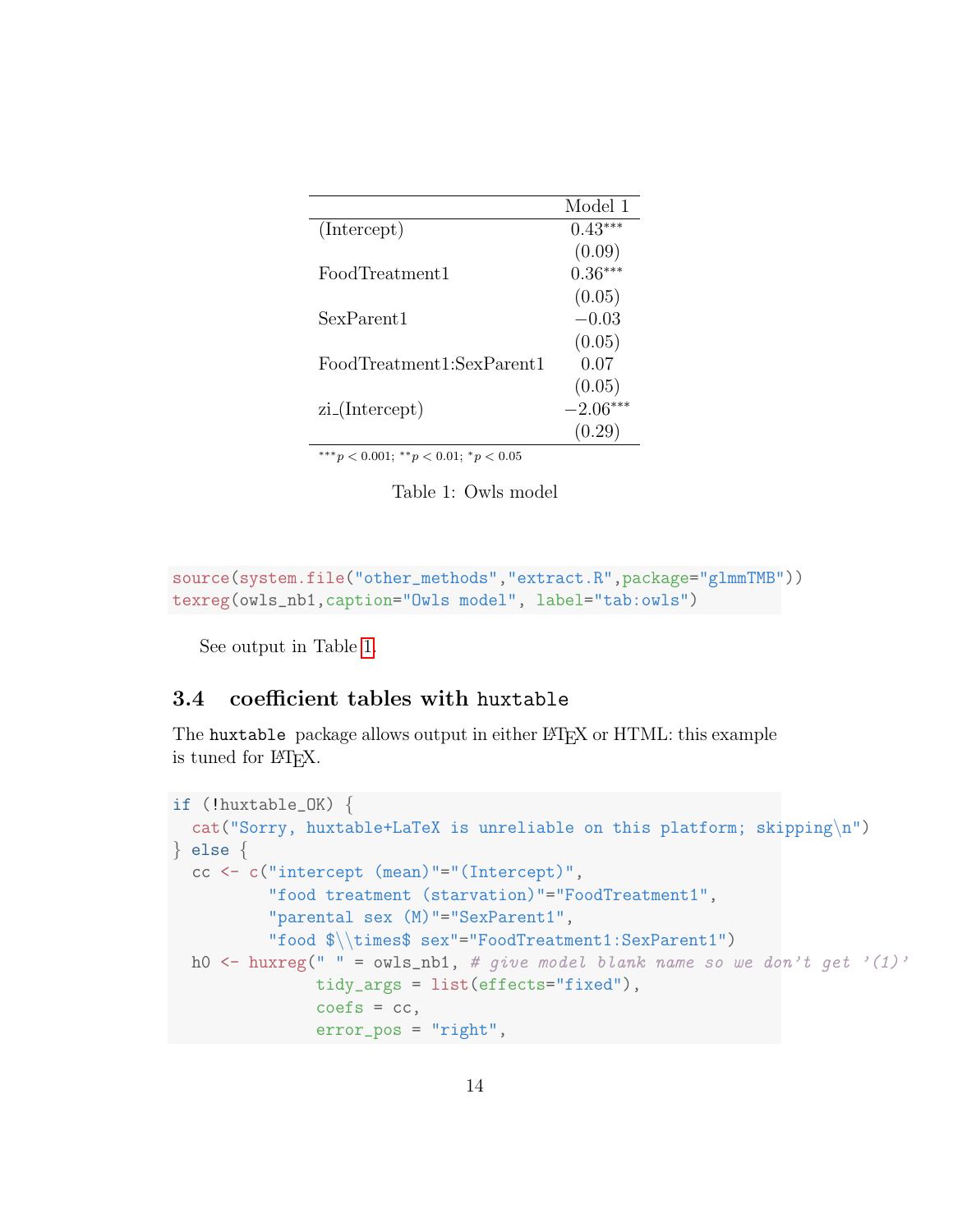```
statistics = "nobs" # don't include logLik and AIC)
names(h0)[2:3] <- c("estimate", "std. err.")
## allow use of math notation in name
h1 <- set_cell_properties(h0,row=5,col=1,escape_contents=FALSE)
cat(to_latex(h1,tabular_only=TRUE))
```

| intercept (mean)            | $0.427$ *** | (0.092) |
|-----------------------------|-------------|---------|
| food treatment (starvation) | $0.361$ *** | (0.053) |
| parental sex $(M)$          | $-0.033$    | (0.047) |
| food $\times$ sex           | 0.068       | (0.045) |
| nobs                        | 599         |         |

\*\*\* p < 0.001; \*\* p < 0.01; \* p < 0.05.

#### 3.4.1 issues

}

 $\bullet$  huxtable needs quite a few additional  $\LaTeX{}$  packages: use report\_latex\_dependencies() to see what they are.

### 4 influence measures

Influence measures quantify the effects of particular observations, or groups of observations, on the results of a statistical model; leverage and Cook's distance are the two most common formats for influence measures. If a [projection matrix](https://en.wikipedia.org/wiki/Projection_matrix) (or "hat matrix") is available, influence measures can be computed efficiently; otherwise, the same quantities can be estimated by brute-force methods, refitting the model with each group or observation successively left out.

We've adapted the  $car::influence.merMod function to handle glmmTMB$ models; because it uses brute force, it can be slow, especially if evaluating the influence of individual observations. For now, it is included as a separate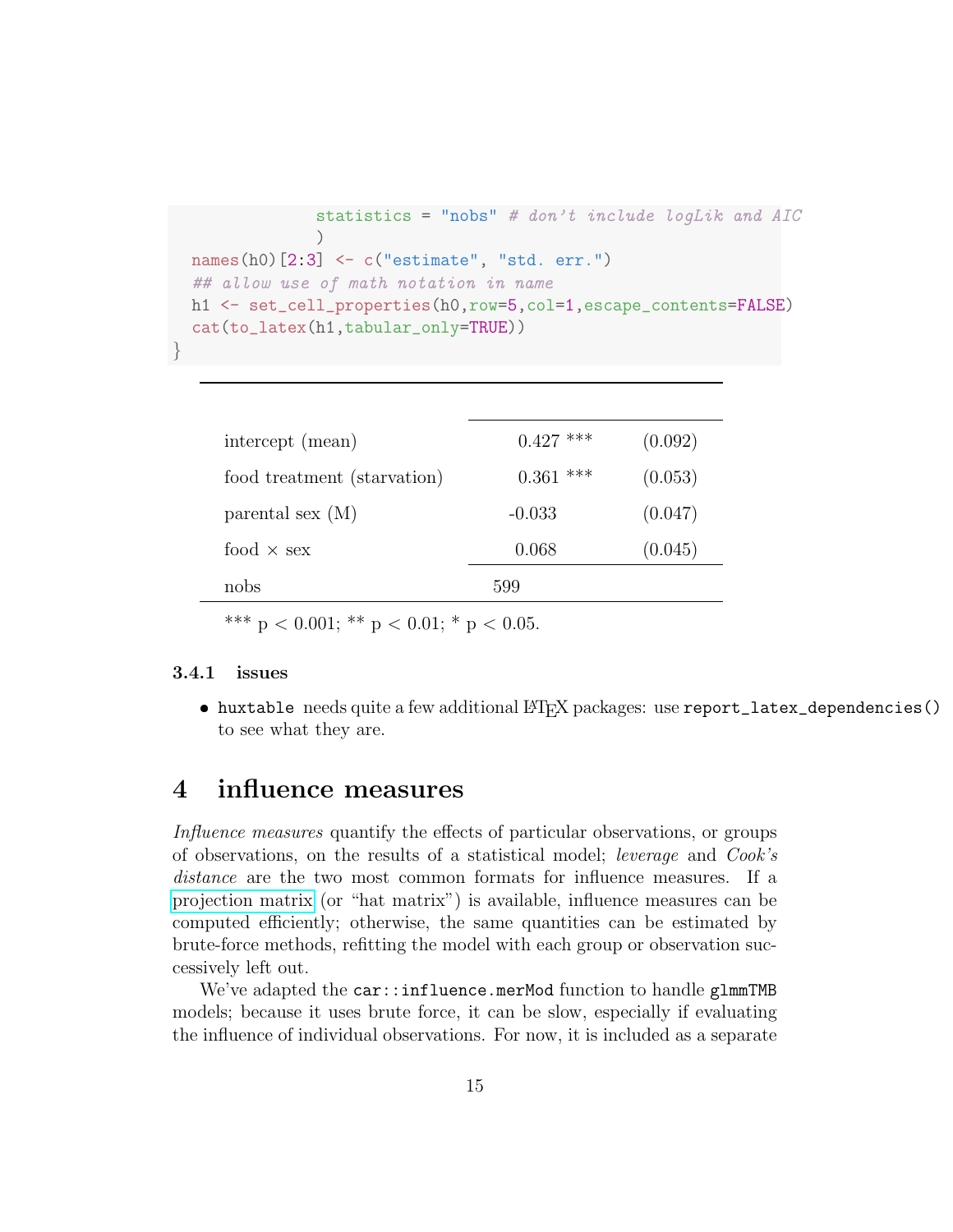source file rather than exported as a method (see below), although it may be included in the package (or incorporated in the car package) in the future.

```
source(system.file("other_methods","influence_mixed.R", package="glmmTMB"))
```

```
owls_nb1_influence_time <- system.time(
  owls_nb1_influence <- influence_mixed(owls_nb1, groups="Nest")
)
```
Re-fitting the model with each of the 27 nests excluded takes 16 seconds (on an old Macbook Pro). The car::infIndexPlot() function is one way of displaying the results:

```
car::infIndexPlot(owls_nb1_influence)
```


Or, you can transform the results and plot them however you like: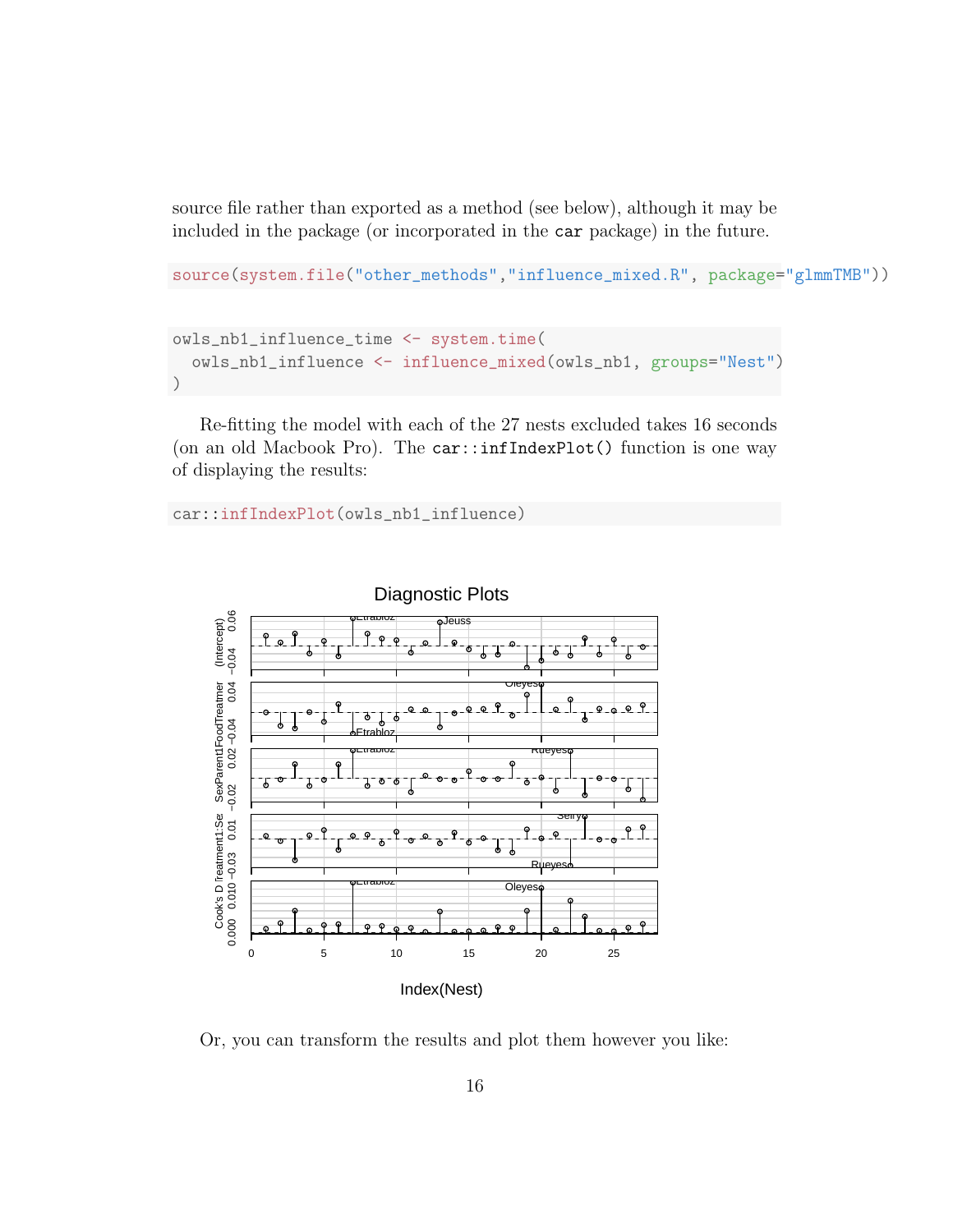```
inf <- as.data.frame(owls_nb1_influence[["fixed.effects[-Nest]"]])
inf <- transform(inf,
                 nest=rownames(inf),
                 cooks=cooks.distance(owls_nb1_influence))
inf$ord <- rank(inf$cooks)
if (require(reshape2)) {
 inf_long <- melt(inf, id.vars=c("ord","nest"))
 gg_infl <- (ggplot(inf_long,aes(ord,value))
   + geom_point()
   + facet_wrap(~variable, scale="free_y")
   ## n.b. may need expand_scale() in older gaplot versions ?
   + scale_x_reverse(expand=expansion(mult=0.15))
   + scale_y_continuous(expand=expansion(mult=0.15))
   + geom_text(data=subset(inf_long,ord>24),
                aes(label=nest),vjust=-1.05)
 )
 print(gg_infl)
}
```
## Loading required package: reshape2